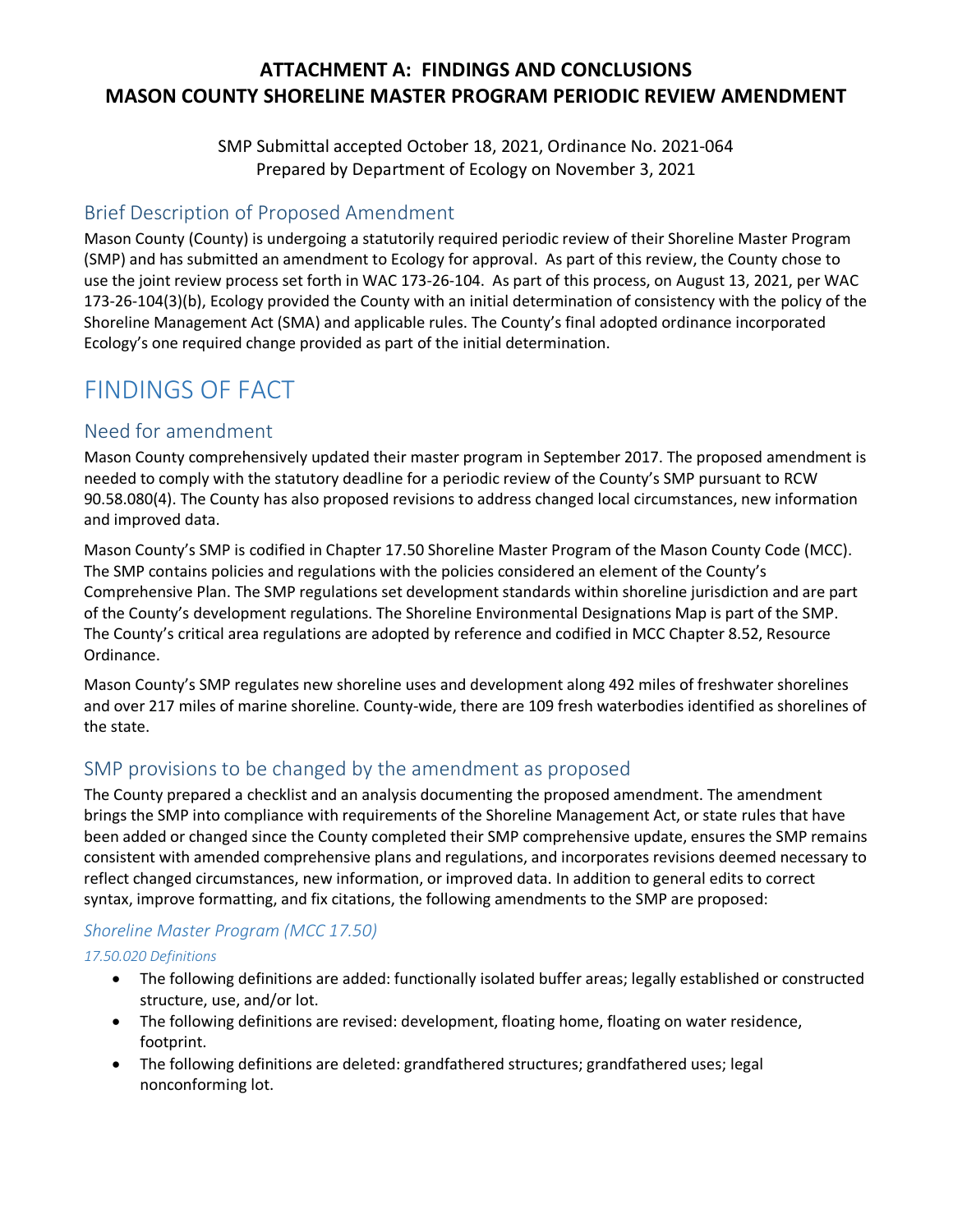# *17.50.060 Jurisdiction and Application of Regulations*

• Table 17.50.060-B: Mason County Shorelines of the State – Streams. Remove Winter Creek from the table. Deleting this stream from the list was overlooked during the Comprehensive SMP Update. The current SMP map is accurate and required no change.

# *17.50.110 Ecological Protection, Critical Areas, No Net Loss*

- Applicability. Updates the specific ordinance number and adoption date of the Mason County Resource Ordinance (MCC 8.52), and incorporates it into the SMP. [2.a.i]
- Buffers and Setbacks. Revisions allow for buffer reductions when areas are functionally isolated from the critical area, including areas upland of public roads. The functional isolation must be demonstrated in a report from a qualified professional. [2.b.ii]

# *17.50.120 Existing Structures, Uses and Lots*

- Revisions are made throughout the section replacing the term "grandfathered" with "legal nonconforming".
- Clarification is added that decks on the waterward side of a residence are not included in the footprint of the structure when proposing an expansion. [1.d]
- Clarification is added that a Common Line Mitigation Plan may be submitted when allowed by the SMP. [1.f.ii]
- A new provision is added requiring a Common Line Mitigation Plan when the existing footprint is shifted landward. [1.f.iv]

#### *17.50.255 Residential*

• Revisions clarify that both floating homes and floating on water residences, as well as over-water homes, are allowed to make improvements related to life safety and property rights provided any expansion is the minimum necessary. [B.1]

#### *17.50.320 Docks, Floats, Buoys, Lifts, Etc.*

- Repair and replacement of overwater structures is revised, replacing the term "grandfathered" with "legal non-conforming" and clarifying this applies to docks, boat houses and other overwater structures. Replacement structures are restricted to the original footprint and size dimensions unless the reconfiguration meets current bulk dimensional standards and does not exceed the existing overwater coverage. [B.1.j.i]
- Revisions are made to clarify that any addition or "area of enlargement" to existing overwater structures must meet the standards for new construction. [B.1.j.ii]
- A proposed revision alters the standards within a semi-enclosed water (i.e. bay, cove or stream channel) by allowing for a dock or unattached float to extend to the lesser of the allowed dock length or fifteen percent of the fetch. [B.2.e]
- Provisions for Piers, Ramps and Floats are relocated in the section and revised. [B.2.f.v-vii]
	- $\circ$  A requirement for piers to be at least 6' above the substrate is added, and a note about functional grating is rewritten for clarity. [B.2.f.v(b)]
	- $\circ$  Language is added clarifying the requirement for float stops on floats may be waived if approved by WDFW in a Hydraulic Approval. [B.2.f.vii(b)]
	- o Provisions are rewritten to clarify allowances for attachments to the mainstem of a dock. [B.2.f.viii(a) and (b)]

#### *17.50.340 Shoreline Stabilization*

• 'Capping', or raising the height of an existing bulkhead, is allowed as repair when consistent with certain criteria including height, provided the bulkhead is not widened. The allowed additional height is revised from one foot to two feet. [B.5.i.i]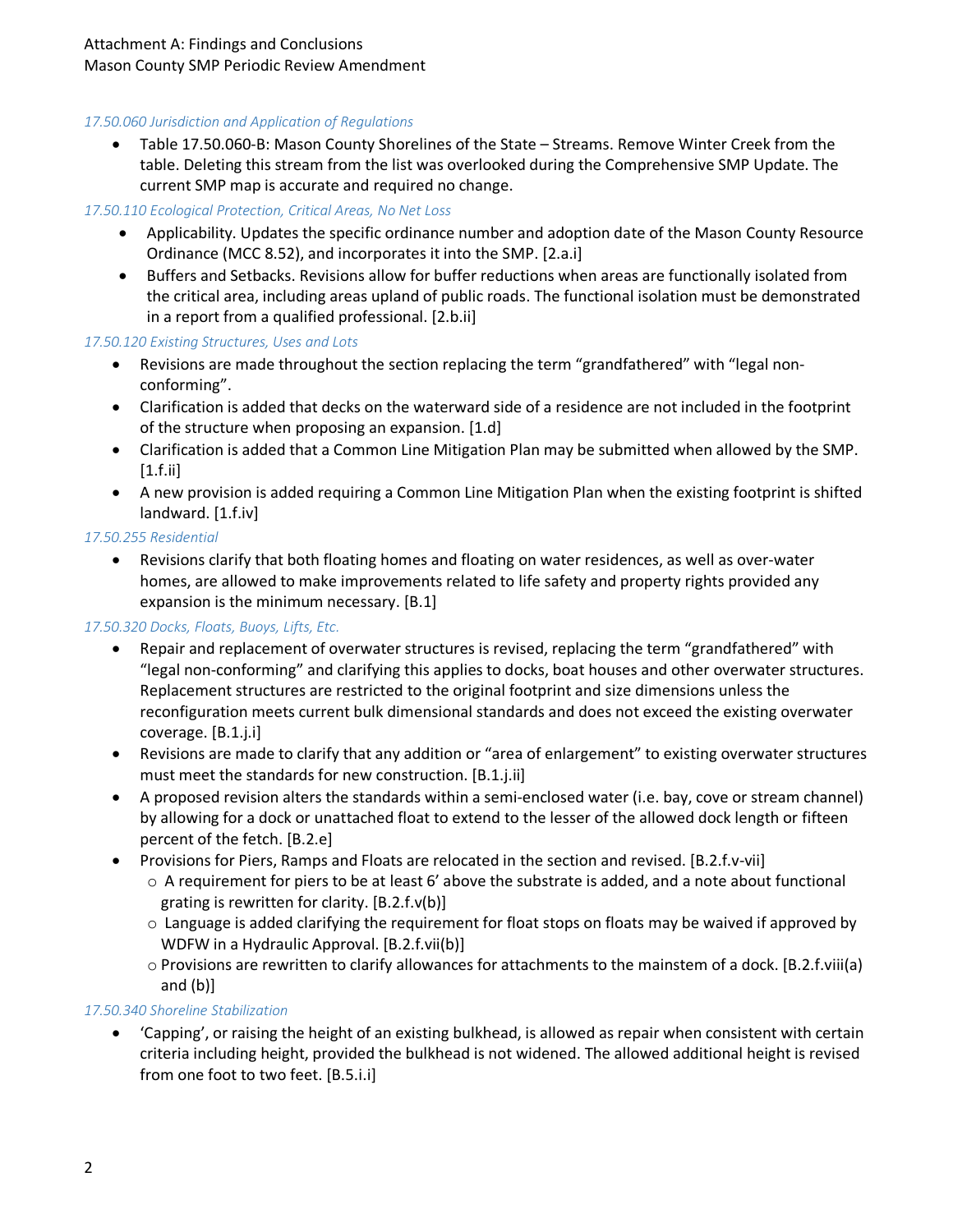## *17.50.400 Permits, Exemptions, and Appeals*

- General Requirements for all Uses and Development. Revisions are made to clarify the requirements for a meeting (with County staff) when a proposal requires shoreline permits or certain exemptions. [A.4]
- Development Exempt from the Substantial Development Requirements. Updates to the monetary thresholds are made for freshwater docks [B.1.h]. Projects with certification from the governor under RCW 80.50 is addressed in MCC 17.50.060.F and is deleted from the list of exemptions. [B.1.l].
- Shoreline Permits. A provision is added clarifying Substantial Development permits do not require a hearing but do require a notice of application. [C.2.a.iii]

#### *Resource Ordinance (MCC Chapter 8.52)*

- 8.52.070 Inholding Lands. A minor edit removes unnecessary language. [(B)(3)]
- 8.52.110 Wetlands. A new provision addresses how areas are documented as functionally isolated from the critical area. Buffer reductions are allowed if this is adequately demonstrated in a report by a qualified professional. [E(2)(a)(iv)]
- Tables 8.52.110(D) and (E) are revised, updating low and moderate habitat point score ranges to reflect Ecology's 2018 revision to the 2014 Wetlands rating system. The low range of 3-4 is revised to 3-5 and the moderate range of 5-7 is revised to 6-7.
- 8.52.170 Fish and Wildlife Habitat Conservation Areas.
	- $\circ$  The allowed height for guard rails on decks within a setback is revised from 36" to the minimum required by building code.  $[8.52.170(E)(1)(b)]$
	- $\circ$  Minor revisions for clarity are made, deleting the term 'pond'  $[(E)(2)]$ , replacing the term 'habitat biologist' with 'fish and wildlife professional' [(E)(3)(b)(iii)(b)], and revising 'shoreline beach access' to 'within shoreline jurisdiction'[(E)(4)(d)].
	- $\circ$  A new provision is added to clarify that a Common Line Mitigation Plan is required when the footprint of certain existing developments is modified within the FWHCA or its buffer. [(E)(4)(j)(iii)]
	- $\circ$  Revisions clarify the need for a Common Line Mitigation Plan when the structural footprint is moved or the shape changes  $[(E)(4)(j)(iv)(c)(11)$  and  $(IV)]$
	- $\circ$  Clarification is added that a structure's footprint does not include decks on the waterward side of a residence.  $[(E)(4)(j)(iv)(d)]$
	- $\circ$  A correction is made clarifying upland stairs are located landward of the OHWM. [(E)(4)(k)]
	- o Revisions remove unnecessary language and clarify the need for a Habitat Management Plan if vegetation in the buffer will be removed.  $[(E)(4)(m)]$
	- $\circ$  The term habitat biologist is replaced with Fish and Wildlife professional. [(H)(3)(b)]
	- $\circ$  The title is revised adding "and buffers" reflecting the intent of the subsection which addresses required mitigation for impacts to FWHCAs and buffers. [I]
- Appendix B to the Resource Ordinance Mitigation Manual for Common Line Setbacks. A number of nonsubstantive revisions are made throughout the document for consistency with proposed revisions in the Resource Ordinance. Other revisions update terms, update referenced documents or are made for improved clarity.

Changes to the following two sections of the Resource Ordinance are noted here. However, neither section is part of the SMP.

A. 8.52.210 – Nonconforming Use. Revisions are made for clarity including addition of a provision that this section does not apply in shoreline jurisdiction<sup>[1](#page-2-0)</sup>.

<span id="page-2-0"></span><sup>&</sup>lt;sup>1</sup> See 17.50.110.B.2.a.v (e) which notes section 8.52.210 does not apply in shoreline jurisdiction and is replaced with the provisions of the SMP in MCC 17.50.120.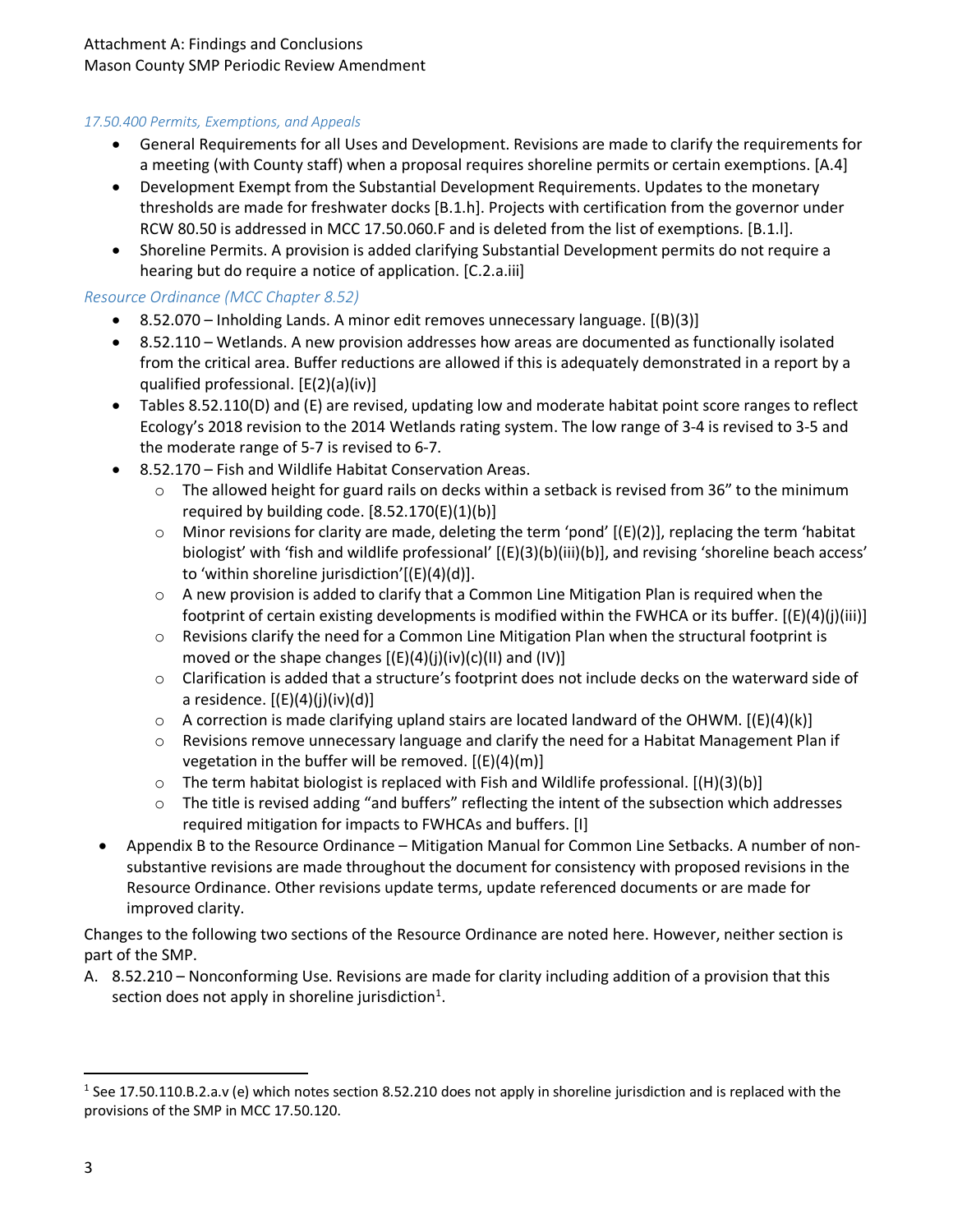B. 8.52.220 – Variances from Standards. Review standards are revised. This section does not apply in shoreline jurisdiction<sup>[2](#page-3-0)</sup>.

#### *Related amendment*

The County is also amending Title 15 MCC Development Code to establish a requirement for a shoreline meeting for any proposed development within shoreline jurisdiction<sup>[3](#page-3-1)</sup>. The shoreline meeting process is informal and distinguished from a pre-application meeting. An unrelated and minor revision is made to the requirements for filing an appeal with the County.

# Amendment History, Review Process

The County prepared a public participation program in accordance with WAC 173-26-090(3)(a) to inform, involve and encourage participation of interested persons and private entities, tribes, and applicable agencies having interests and responsibilities relating to shorelines. An important element of the public participation plan is the County's SMP Periodic Review project [website](https://www.co.mason.wa.us/community-services/smp-update/index.php)<sup>[4](#page-3-2)</sup>. The Planning Advisory Commission (PAC) held three workshops in June, July and October 2020 to discuss the proposed SMP Periodic Review and the involvement of the public in the project. Due to the Covid-19 Pandemic, all meetings were held in a virtual format using Zoom.

The County used Ecology's Periodic Review checklist of legislative and rule amendments to review amendments to chapter 90.58 RCW and department guidelines, that have occurred since the master program was last amended, and determine if local amendments were needed to maintain compliance in accordance with WAC 173-26-090(3)(b)(i). The County also reviewed changes to the comprehensive plan and development regulations to determine if the shoreline master program policies and regulations remain consistent with them in accordance with WAC 173-26-090(3)(b)(ii). The County considered whether to incorporate any amendments needed to reflect changed circumstances, new information or improved data in accordance with WAC 173-26- 090(3)(b)(iii). The County consulted with Ecology and solicited comments throughout the review process including opportunities to comment on draft materials in January, February, April and May 2021.

Somewhat late in the process, a request to revise the Shoreline Environment Designation (SED) from Conservancy to Rural along the shoreline of two large parcels, was received by the County. This request added an additional month and an additional PAC workshop to the County process.

The record indicates the County completed a SEPA checklist and issued a Determination of Non-Significance (DNS) on May 13, 2021 for the proposed SMP amendment. Notice of the DNS was published May 13, 2021. Ecology did not comment on the DNS.

#### *Joint Local/State comment period under WAC 173-26-104*

The County and Ecology held a joint local/state comment period on the proposed amendments following procedures outlined in WAC 173-26-104. The comment period began on May 13, 2021 and continued through June 14, 2021<sup>[5](#page-3-3)</sup>. A joint public hearing before the Planning Commission was held virtually via Zoom on June 21, 2021 and extended to July 19, 2021. Ecology staff attended both meetings.

<span id="page-3-0"></span> $2$  See 17.50.110.B.2.a.v (d). In shoreline jurisdiction, a Resource Ordinance variance is processed as a Shoreline Variance.

<span id="page-3-1"></span><sup>&</sup>lt;sup>3</sup> The need for a shoreline meeting is included in the SMP in 17.50.400.A.4. The amendment to Title 15 defines the term and establishes this in the County permit process.

<span id="page-3-2"></span><sup>4</sup> <https://www.co.mason.wa.us/community-services/smp-update/index.php>

<span id="page-3-3"></span><sup>&</sup>lt;sup>5</sup> The draft proposal released for public comment included a property-owner request to revise the SED from Conservancy to Rural for two large parcels along the eastern shoreline of Hammersley Inlet. The request to revise the SED was withdrawn by the proponents on June 15, 2021.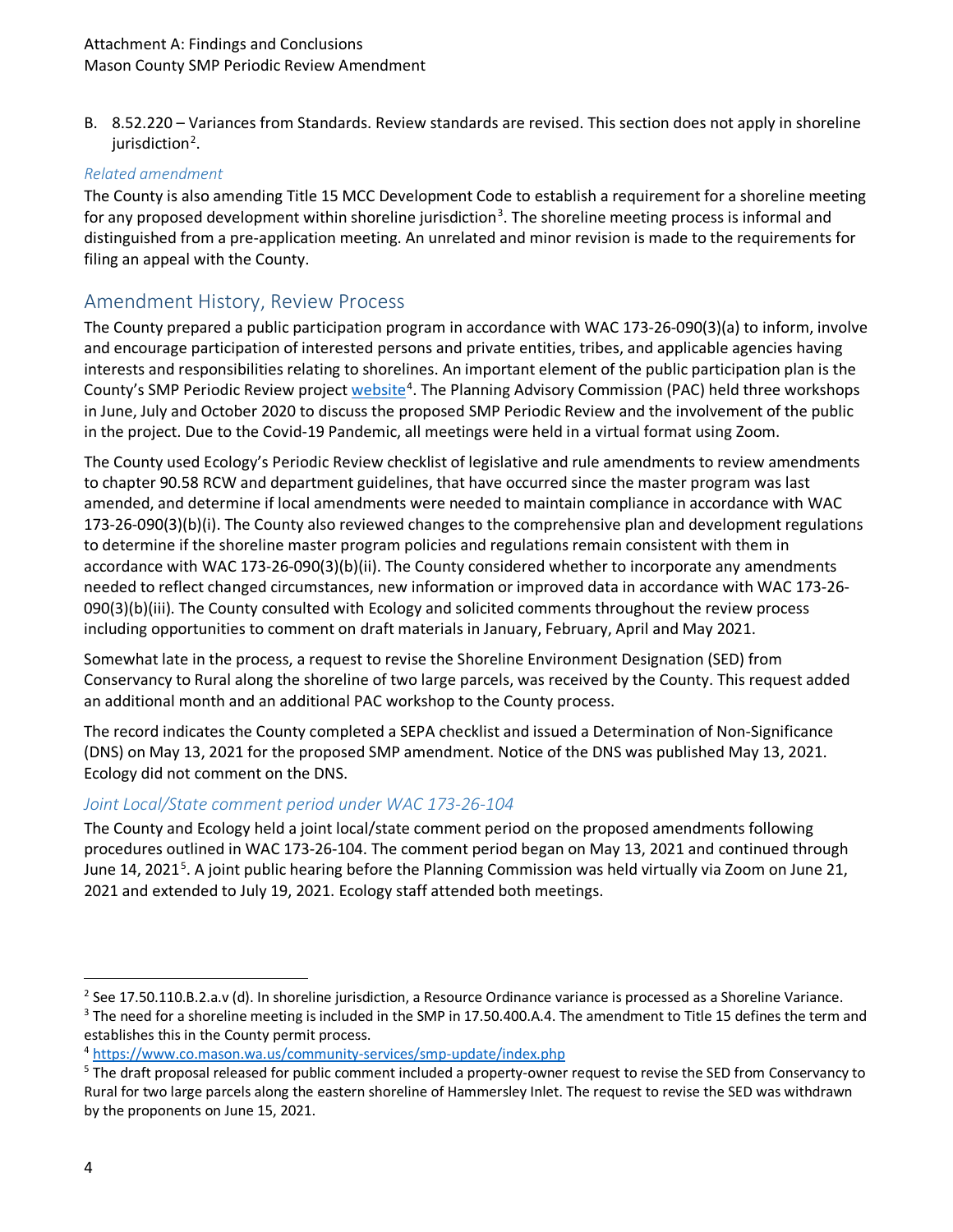The County provided notice to local parties, including a statement that the hearing was intended to address the periodic review in accordance with WAC 173-26-090(3)(c)(ii). The County's record indicates notice of the hearing was published on June 11, 2021 in *The Shelton-Mason County Journal*.

Ecology distributed notice of the joint comment period to state interested parties on May 6, 2021. Separate notice, and an invitation to consult, was sent on May 6, 2021 to interested tribal governments. The Skokomish Indian Tribe provided comment during the joint comment period, but no tribes elected to consult with Ecology.

The County record includes all comments received over the course of the local process, including comments submitted before and during the 30-day public comment period as well as oral comments received at the hearing. Nine (9) comments were received on the proposed amendment. Comment letters were submitted by the Washington Department of Fish and Wildlife (WDFW), Mason Conservation District, Hood Canal Environmental Council, the Skokomish Indian Tribe, and five (5) members of the public.

# *Consideration of public comments*

The County prepared a Comment Matrix to summarize comments and provide the County's response. This Matrix identified twenty-two (22) of individual comments organized by commenter, topic, and SMP section. The comments address a number of topics including pier and dock standards, the 2012 Shoreline Inventory and Characterization Report, the voluntary stewardship program, and required qualifications to prepare a Habitat Management Plan. Other concerns focused on the permitting of geoduck aquaculture, shoreline buffers, sea level rise and climate change, and the impacts of shoreline development. The Comment Summary and Response demonstrates the County considered all comments.

#### *Discussion on a subset of comment topics*

*Geoduck aquaculture* – Concerns around geoduck aquaculture and the SMP permit requirements, particularly the conversion of existing non-geoduck aquaculture sites to geoduck aquaculture were raised. Commenters asked that these conversions require a Shoreline Conditional Use Permit consistent with the SMPs of nearby communities. In addition, commenters requested the County require subsequent cycles of planting and harvest be consistent with the requirements for a shoreline permit revision. The County considered these comments and declined to make any revisions, noting the cited provisions were discussed extensively during the Comprehensive SMP Update and the current SMP permitting requirements were a deliberate choice. County staff also identified where permit revisions are already addressed in the SMP. No changes to the SMP were proposed.

**Finding.** Ecology finds the County considered the comments related to geoduck aquaculture and concluded no changes are necessary. The County indicates aquaculture was the subject of much discussion during the Comprehensive SMP Update and deliberate choices were made about permitting geoduck aquaculture. Ecology also finds that WAC 173-26-241(3)(b) requires a shoreline conditional use permit for new commercial geoduck aquaculture while leaving the permitting requirements, for conversion of existing non-geoduck aquaculture to geoduck aquaculture, to local government discretion.

*Functional disconnection, shoreline buffers* – Concerns were expressed about proposed language allowing for an automatic conclusion that vegetated areas on the upland side of public roads are functionally isolated. It was suggested that in areas where roadways are located within the 50-150 ft. saltwater shoreline buffers, the vegetation upland of the road may be even more important as a wildlife corridor and should be protected. A change clarifies the need for a qualified professional to document the functional disconnection.

**Finding:** Ecology finds the County considered these comments and proposed revisions in the SMP that adequately address this concern.

*Sea level rise and climate change* – Commenters suggest it is time to more clearly address sea level rise and climate change in the SMP. Concerns were raised about the impacts of sea level rise on onsite septic systems, the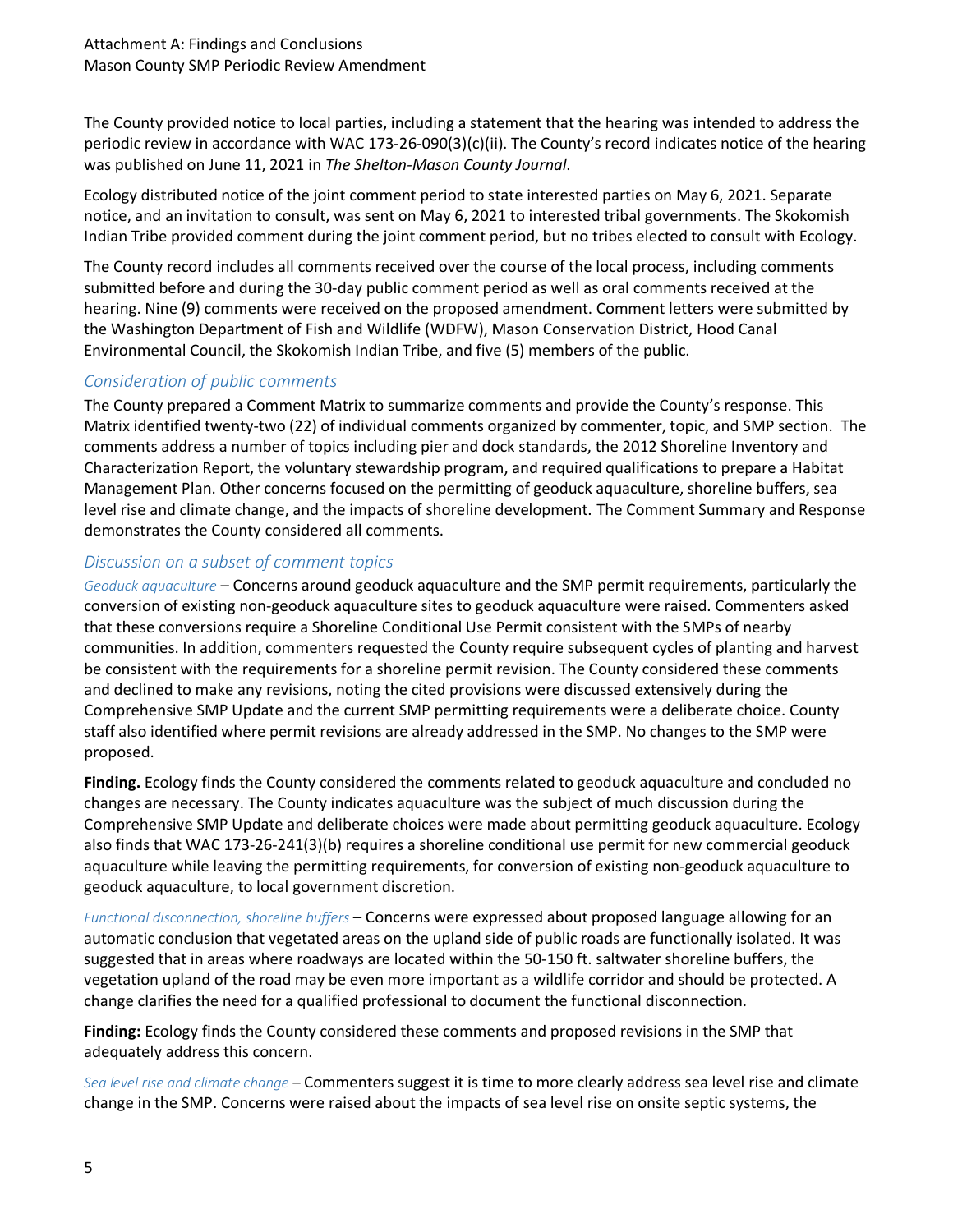potential for these systems to fail and the potential effects on public health and the shellfish industry. It was suggested sea level rise projections be considered when locating onsite systems. Other comments raised broader concerns related to climate change and sea level rise and impacts to the landscapes of the County as a whole. County staff acknowledged the concerns and indicate the County anticipates addressing issues related to sea level rise and climate change in the future pending guidance from Ecology. No changes to the SMP were proposed.

**Finding.** Ecology finds the County has considered the comments related to climate change and sea level rise and has declined to make any changes at this time. The County's response indicates staff would be open to further work on these issues with additional guidance from Ecology.

Ecology agrees climate change and related effects are important topics to consider within the context of shoreline resilience to climate change. The agency is actively engaged at the statewide level in work being done on climate change and sea level rise. The Shoreline Management Act (SMA) and the current Shoreline Master Program (SMP) Guidelines contain no explicit requirements for SMPs to address climate change or sea level rise. However, they require local jurisdictions to take into account scientific and technical information pertinent to shoreline management issues. The Guidelines require local governments use "the most current, accurate and complete scientific and technical information available" [WAC 173-26-201(2)(a)]. The Guidelines also encourage local governments to consult Ecology's guidance for applicable new information on emerging topics such as sea level rise [WAC 173-2[6](#page-5-0)-090(1)].<sup>6</sup>

Ecology finds addressing these topics within the community, and more specifically in a local SMP, is currently left to the discretion of each city and county. Ecology does recognize the importance of considering resilience to climate change within land use planning documents. Some communities have chosen to address these issues through other regulatory mechanisms including their zoning code. In most cases, the addition of sea level rise policies and regulations to a master program are a result of a community-wide effort, considering the entire geography of the place, and not limited to the comparatively narrow shoreline jurisdictional area. This comprehensive approach has led to more fully integrated responses to these risks within and outside of shoreline jurisdiction in those communities.

*Impacts of shoreline development* – A broad set of comments were provided by the Skokomish Tribe raising concerns around the cumulative effects of continued development along shorelines, and within the watershed, which increase impervious surface coverage, affect water quantity, water quality and contribute to habitat loss including loss of shoreline buffers and vegetation. The proliferation of development leads to a proliferation of structures both upland and in water. Comments suggest this will lead to a permanent and unmitigated loss of habitat. Additionally, the cumulative effects of in/over water structures, including those related to aquaculture and mariculture can limit physical access of tribal members to Usual and Accustomed areas for tribal social and cultural activities, including shellfish harvesting and fin fish/salmon harvesting. Finally, the letter suggests the administrative and regulatory mechanisms (permits and exemptions) allow for permanent development with impacts which are not effectively mitigated. The County response noted that the Comprehensive SMP Update included the requirement to complete a cumulative impacts and no net loss analysis of the SMP which was approved by Ecology. The County also noted the requirement in the SMP to notify tribes during the permitting process. No changes to the SMP were proposed.

**Finding.** Ecology finds the County considered the comments and declined to make any changes to the SMP at this time. Ecology staff reached out to staff from the Skokomish Tribe to discuss their comment letter. Ecology acknowledges the concerns expressed by the Skokomish Tribe, while recognizing that some of the issues may exceed the limits of regulation by the Shoreline Master Program and the Shoreline Management Act in both geography and regulatory authority. As noted above, Ecology is actively engaged in work on climate change and

<span id="page-5-0"></span> <sup>6</sup>  $6$  See SMP Handbook Appendix [A https://apps.ecology.wa.gov/publications/parts/1106010part19.pdf](https://apps.ecology.wa.gov/publications/parts/1106010part19.pdf)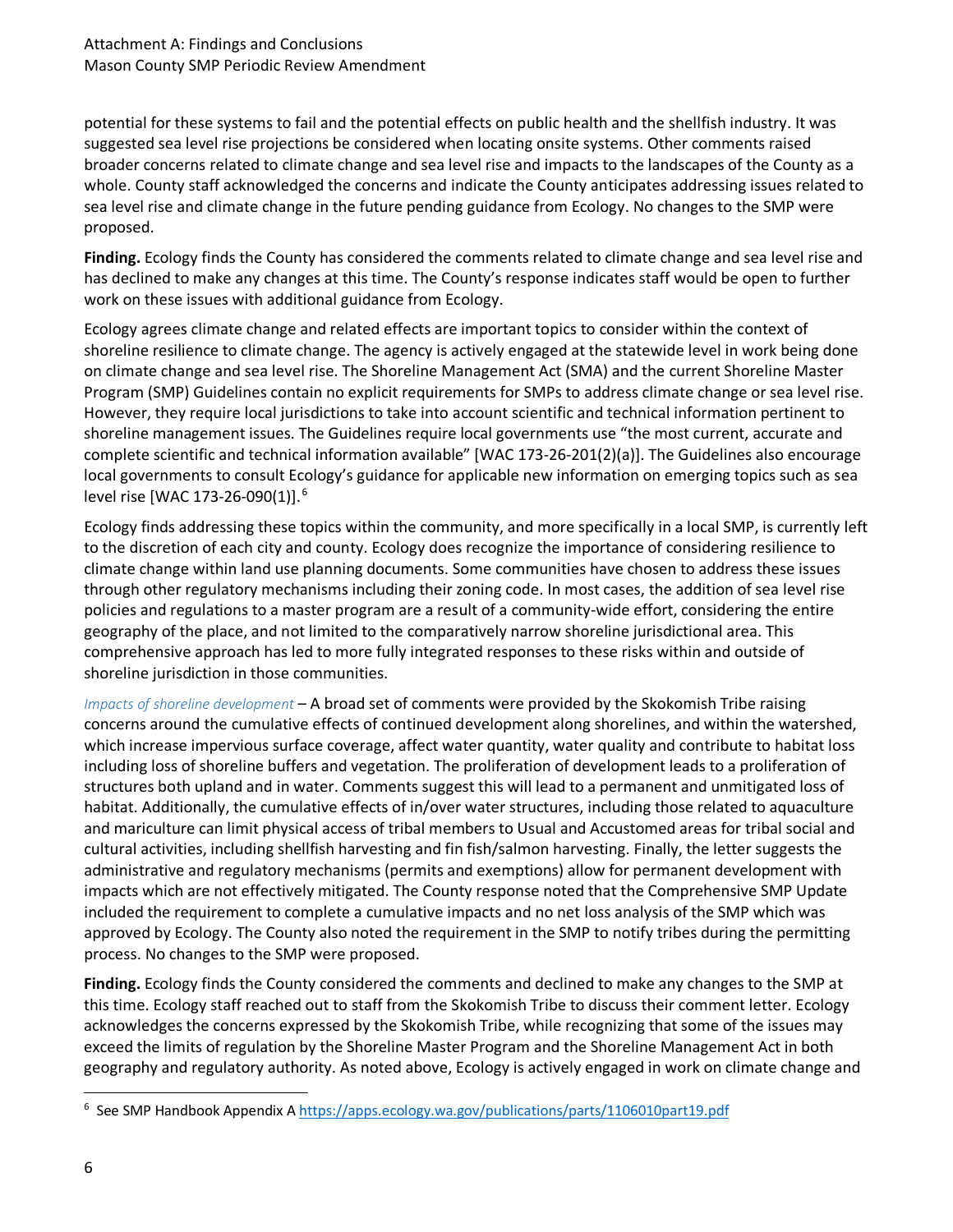sea level rise. In addition, State agencies, including Ecology and the Department of Commerce, are working with local governments to identify how to assess effectiveness in the project review and permitting process, as well as in the on-the-ground results, including mitigation monitoring.

Ecology also finds the County was required to show how their comprehensively updated shoreline master program results in no net loss of ecological function when implemented over its planning horizon<sup>[7](#page-6-0)</sup>. The County concluded, and Ecology agreed, that the 2017 County SMP met this standard.

Ecology also finds RCW 90.58.140(3) provides that local governments shall establish a program, consistent with rules adopted by the department, for the administration and enforcement of shoreline permits. As currently established under the SMA, Mason County has no discretion to eliminate the issuance of shoreline exemptions, substantial development, conditional use and variance permits. At this time, Ecology could not identify specific changes to the Shoreline Master Program to address these concerns but agrees that continued work is needed across a broad set of topics to address the issues.

#### *Revisions made by the County in response to comments*

#### *Revisions[8](#page-6-1) to the SMP proposed by the County in response to comments*

- 1. Functional isolation: A definition for "functionally isolated buffer areas" [17.50.020], and new language, requiring that the functional isolation be demonstrated, through a report from a qualified professional [17.50.110.B] are added.
- 2. Overwater structures/piers and docks: Clarification that installation and use of overwater structures must also comply with applicable regulations of other agencies, including WDFW, is added [17.50.320.B.1]. New standards are added for piers and docks addressing height above the substrate, pier orientation, and an allowance for the exclusion of float stops if approved by WDFW through a Hydraulic Approval [17.50.320.B.2.F].
- 3. Shoreline Stabilization The proposed inclusion of docks as a primary structure, which could allow for new shoreline structural stabilization measures is removed. [17.50.340.B.2.a.iii]

*Revisions made to MCC 8.52 Resource Ordinance*

- 1. Voluntary Stewardship Program (VSP) The omission of references to the VSP in the Resource Ordinance is corrected. [8.52.020, 8.52.030, 8.52.050.E, 8.52.170.F.9]
- 2. The term "qualified habitat biologist" is replaced with "qualified fish and wildlife professional" consistent with the definition already in the Resource Ordinance.
- 3. Appendix B Mitigation Manual for Common Line Setbacks: Updates are made throughout, referencing current source documents and correcting errors.

These changes were included in the draft SMP amendment and Resource Ordinance submitted to Ecology for the Initial Determination.

**Finding.** Ecology has reviewed all the comments received during the joint review process along with the County's responses. Ecology finds the County's responses are consistent with the statutory obligations for conducting periodic reviews. Ecology finds the County considered whether to incorporate any amendments to reflect changed circumstances, new information, or improved data, as provided or raised during the comment

<span id="page-6-0"></span> $<sup>7</sup>$  Mason County Cumulative Impacts Analysis (2017). This report assessed the cumulative impacts on shoreline ecological</sup> functions from "reasonably foreseeable future development" allowed by the SMP.

<span id="page-6-1"></span><sup>8</sup> Non-substantive changes, such as updates to departmental or organization names, and updates to specific document references are not explicitly identified here.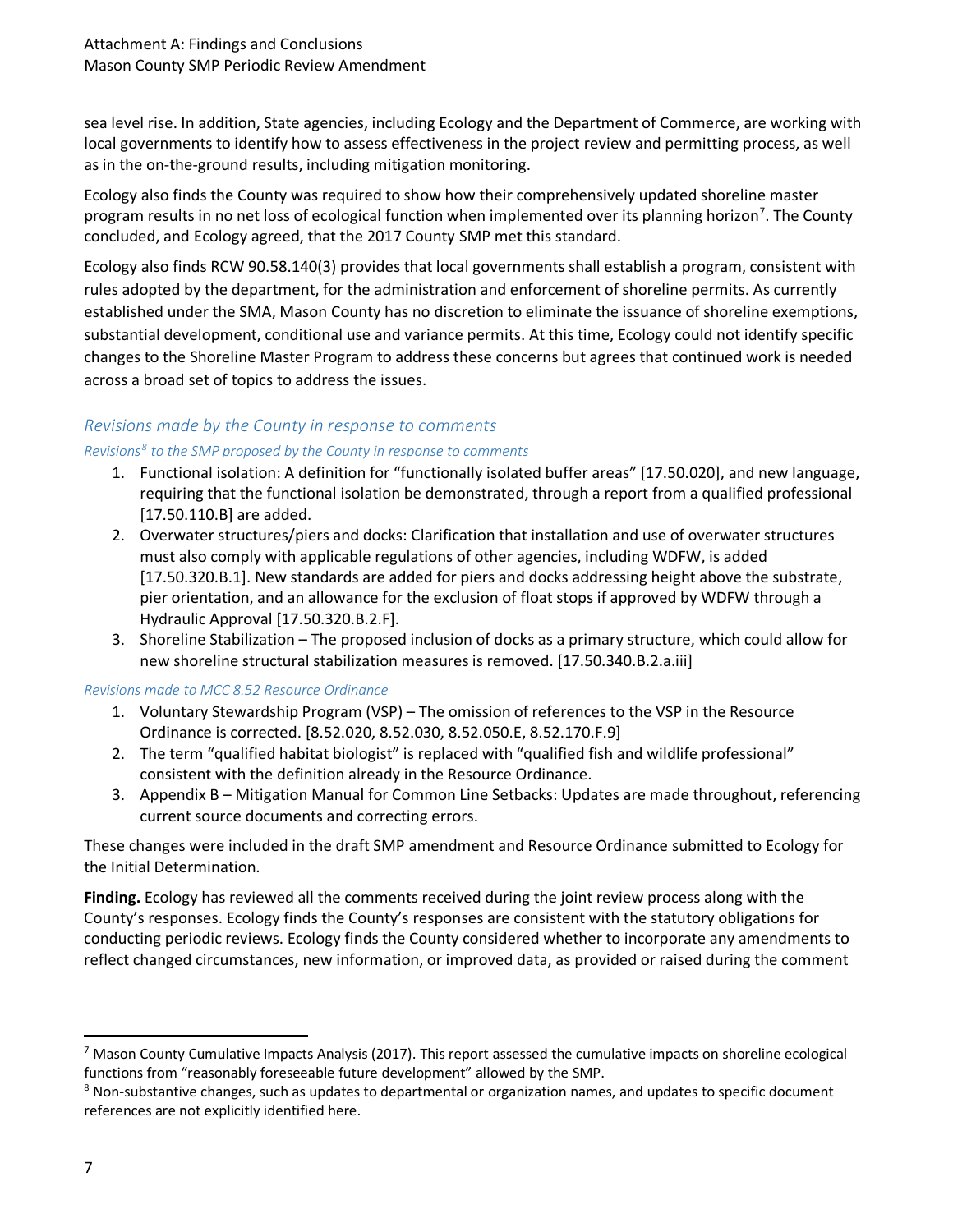period. The County determined, and Ecology concurs, that no additional amendments are warranted at this time based upon the significance of this information and the existing SMP provisions<sup>[9](#page-7-0)</sup>.

# *Initial Determination of Consistency*

As part of this review, the County chose to utilize the joint review process set forth in WAC 173-26-104. After the joint local/state comment period and hearing, and consideration of the comments received, the County submitted the proposed amendment to Ecology for initial review. Ecology is required under WAC 173-26- 104(3)(b) to provide the County with an initial determination of consistency with the policy of the Shoreline Management Act (SMA) and applicable rules.

The proposed SMP amendments were received by Ecology on July 14, 2021 for initial state review. Supplemental materials were received July 22, 2021, and the submittal was verified as complete on July 28, 2021. This began Ecology's review and initial determination.

Ecology sent a written statement of initial concurrence to the County on August 13, 2021. The record was considered and Ecology concluded the proposal was consistent with applicable laws and rules, subject to one required change related to the integration of critical area regulations into the master program.

Based upon this determination, Ecology advised the County to consider the issue we identified and the change proposed prior to local adoption. We concluded that if the issue identified within our required change was resolved prior to local adoption, we anticipated being able to approve this SMP Periodic Review amendment upon formal submittal per WAC 173-26-110.

## *Final Submittal*

With passage of Ordinance No. 2021-064 on October 12, 2021, the County authorized staff to forward the proposed amendments to Ecology for formal approval. The County's final adopted ordinance incorporated Ecology's one required change provided as part of the initial determination.

The County's final submittal was received October 14, 2021 and Ecology verified the submittal as complete on October 18, 2021. The locally adopted SMP includes the required change identified during the Initial Determination.

At the conclusion of our formal review, Ecology's Director must decide to approve the program as submitted, approve it with required changes and/or recommended changes, or deny approval.

# Periodic Review and SMP Amendment Approval Criteria

# *WAC 173-26-090(2) and (3) Periodic review requirements and procedures*

The periodic review is distinct from the comprehensive updates required by RCW [90.58.080\(](http://app.leg.wa.gov/RCW/default.aspx?cite=90.58.080)2). The presumption in the comprehensive update process was that all master programs needed to be revised to comply with the full suite of Ecology guidelines. By contrast, the periodic review addresses changes in requirements of the act and guidelines since the comprehensive update or the last periodic review; changes for consistency with revised comprehensive plans and regulations; and changes deemed necessary to reflect changed circumstances, new information or improved data. There is no minimum requirement to comprehensively revise shoreline inventory and characterization reports or restoration plans.

As established by the act, the purpose and scope of the periodic review is to assure that the master program complies with applicable law and guidelines in effect at the time of the review. It is also to assure consistency of

<span id="page-7-0"></span> $9$  WAC 173-26-090(3)(b)(iii)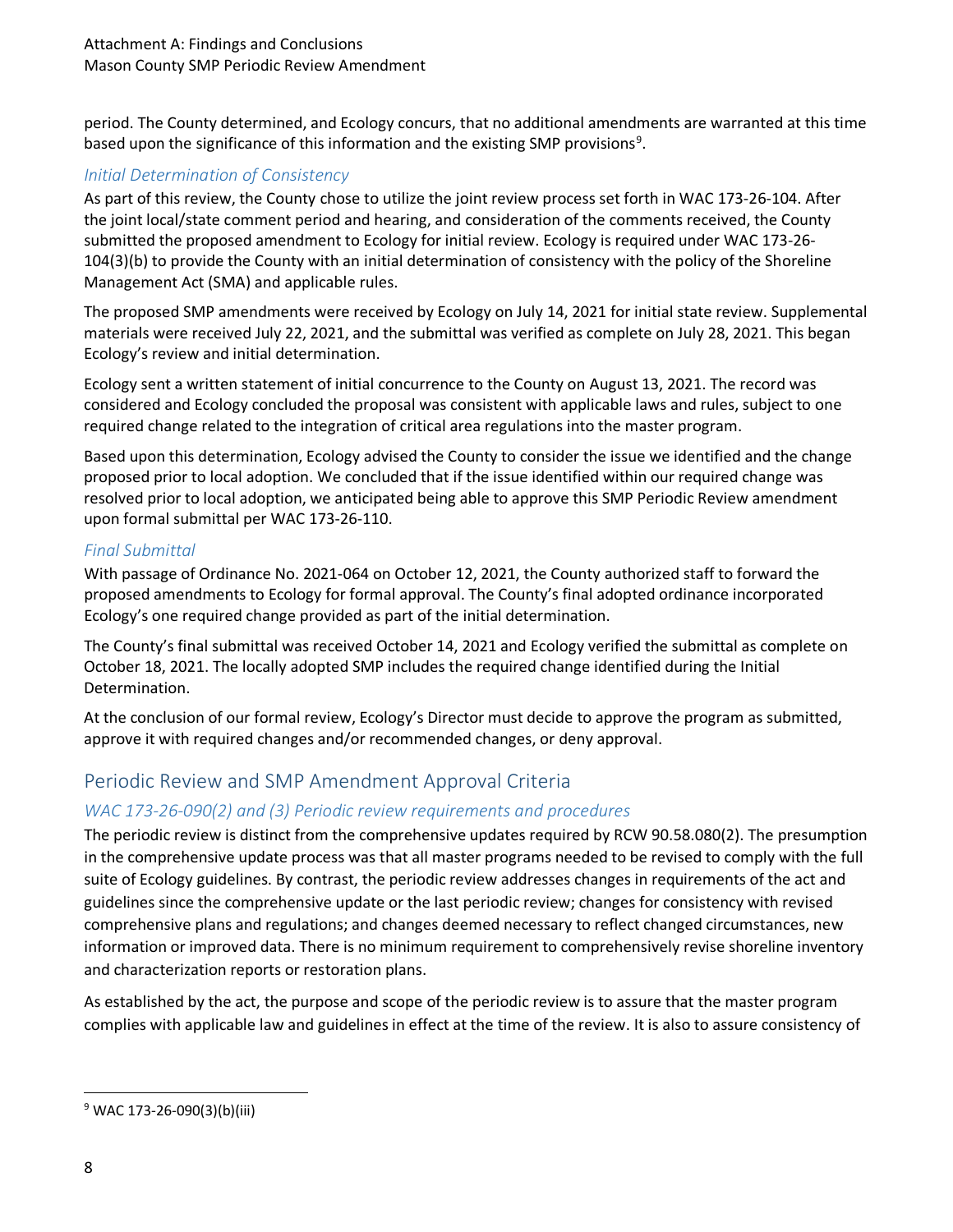the master program with the local government's comprehensive plan and development regulations adopted under chapter 36.70A RCW, if applicable, and other local requirements.

The periodic review is a formal public process that starts with scoping and concludes with elected officials taking formal action after a public hearing. The procedural requirements establish that the local government must: **Engage** the public, stakeholders, and tribes - Pursuant to RCW [90.58.130,](http://app.leg.wa.gov/RCW/default.aspx?cite=90.58.130) all reasonable efforts shall be made to inform, fully involve and encourage participation of all interested persons and private entities, tribes, and agencies of the federal, state or local government having interests and responsibilities relating to shorelines of the state and the local master program. Local governments may follow the public participation procedures under either the standard local process outlined in WAC [173-26-100,](https://apps.leg.wa.gov/WAC/default.aspx?cite=173-26-100) or the optional joint review process outlined in WAC [173-26-104;](https://apps.leg.wa.gov/WAC/default.aspx?cite=173-26-104)

**Review** the SMP for consistency - This review includes filling out the periodic review checklist, which provides a single place for local governments to explain and document their periodic review;

**Revise** if determined necessary - If the local government determines an amendment is needed, they revise the SMP through the normal local adoption process;

**Take legislative action** at the local decision making body - Ecology rules clarify that local legislative action is required to complete this periodic review, even when a local government determines that no changes are needed; then

**Submit** to Ecology for final action – If the local government determines amendments are needed, the amendment must be submitted to Ecology consistent with WAC [173-26-110.](https://apps.leg.wa.gov/WAC/default.aspx?cite=173-26-110) If the local government determines amendments are not needed they submit a Finding of Adequacy and other items required by WAC 173-26-  $090(3)(d)(ii)$  to Ecology.



## WAC 173-26-090(3)(e) State process for approving period reviews

Ecology must issue a formal approval of any SMP periodic review amendment. This approval affirmatively concludes the periodic review process by

- Confirming that state review of the local action has occurred.
- Ensuring Ecology followed applicable procedures described in WAC 173-26-120.
- Establishing a definitive appeal window consistent with RCW [90.58.190.](http://app.leg.wa.gov/RCW/default.aspx?cite=90.58.190)

## *WAC 173-26-201(1) Process to prepare or amend shoreline master programs*

#### This section establishes the following approval criteria for all SMP amendments:

All master program amendments are subject to the minimum procedural rule requirements of WAC 173-26- 010 through 173-26-160, and approval by Ecology as provided in RCW 90.58.090.

Master program amendments may be approved by Ecology provided:

- The proposed amendment will not foster uncoordinated and piecemeal development of the state's shorelines;
- The amendment is consistent with all applicable policies and standards of the act;
- All requirements for public notice and consultation have been satisfied; and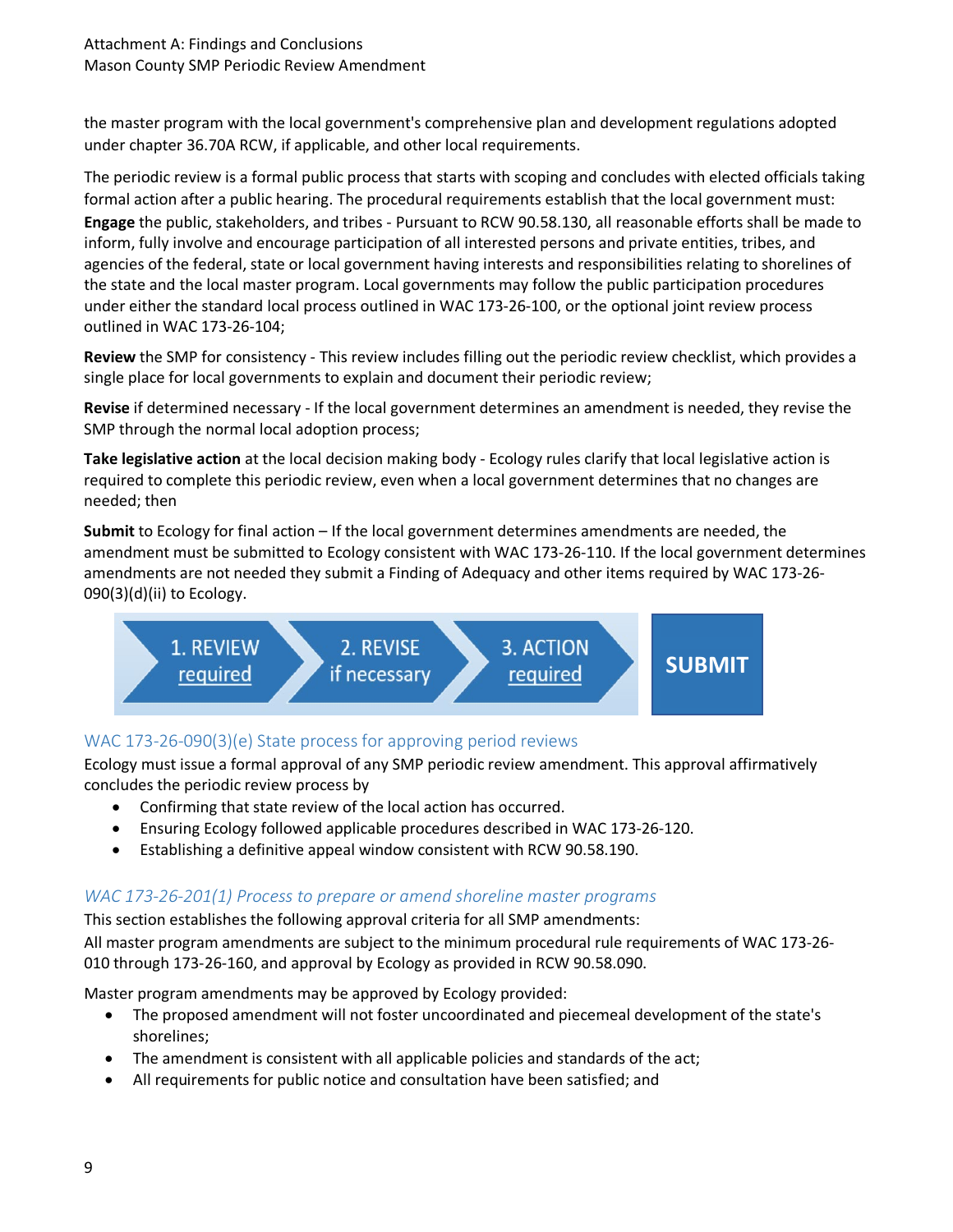• Master program guidelines' analytical requirements and substantive standards have been satisfied, where they reasonably apply to the amendment. All master program amendments must demonstrate that the amendment will not result in a net loss of shoreline ecological functions.

The periodic review checklist and SMP submittal worksheet can be used to document the proposed amendment meets all the above criteria.

#### *WAC 173-26-120 State process for approving/amending SMPs*

Ecology must first determine if the SMP amendment submittal was complete pursuant to WAC 173-26-104 and WAC 173-26-110. Ecology must then:

- Make written findings and conclusions regarding the consistency of the proposal with the policy of RCW 90.58.020 and the applicable guidelines. Ecology shall approve a master program related to shorelines unless it determines that the submitted parts are not consistent with the policy of RCW [90.58.020](http://app.leg.wa.gov/RCW/default.aspx?cite=90.58.020) and the applicable guidelines. These written findings and conclusions must be provided to the local government and made available to all interested persons, parties, tribes, groups, and agencies of record on the proposal
- Either approve the proposal as submitted, recommend specific changes necessary to make the proposal consistent with chapter [90.58](http://app.leg.wa.gov/RCW/default.aspx?cite=90.58) RCW policy and its applicable guidelines, or deny the proposal in those instances where no alteration of the proposal appears likely to be consistent with the policy of RCW [90.58.020](http://app.leg.wa.gov/RCW/default.aspx?cite=90.58.020) and the applicable guidelines.

# Consistency Review

## *Consistency with Chapter 90.58 RCW*

The proposed amendment has been reviewed for consistency with the policy of RCW 90.58.020 and the approval criteria of RCW 90.58.090(3), (4) and (5). The County has also provided evidence of its compliance with SMA procedural requirements for amending their SMP contained in RCW 90.58.090(1) and (2).

## *Consistency with applicable guidelines (Chapter 173-26 WAC, Part III)*

The proposed amendment has been reviewed for compliance with the requirements of the applicable Shoreline Master Program Guidelines (WAC 173-26-171 through 251 and 173-26-020 definitions). This includes review for compliance with the SMP amendment criteria found in WAC 173-2-201(1)(c) along with review of the SMP Periodic Review Checklist completed by the County.

#### *Consistency with SEPA Requirements*

The County submitted evidence of SEPA compliance in the form of a SEPA checklist and issued a Determination of Non-Significance (DNS) May 13, 2021 for the proposed SMP amendments.

#### *Other Studies or Analyses supporting the SMP amendment*

Ecology also reviewed supporting documents prepared by or for the County in support of the SMP amendments. These documents include the public participation plan, the periodic review checklist, and the staff reports on the SMP Periodic Review amendment.

# CONCLUSIONS OF LAW

After review of the complete record submitted and all comments received, Ecology concludes that the County's proposed amendment is consistent with the policy and standards of RCW 90.58.020 and RCW 90.58.090 and the applicable SMP guidelines (WAC 173-26-171 through 251 and .020 definitions).

Ecology concludes that the proposed amendment satisfies the criteria for approval of amendments found in WAC 173-26-201(1)(c). This includes the conclusion that approval of the SMP amendment will not foster uncoordinated and piecemeal development of the state's shorelines (WAC 173-26-201(2)(c)(i) and will assure no